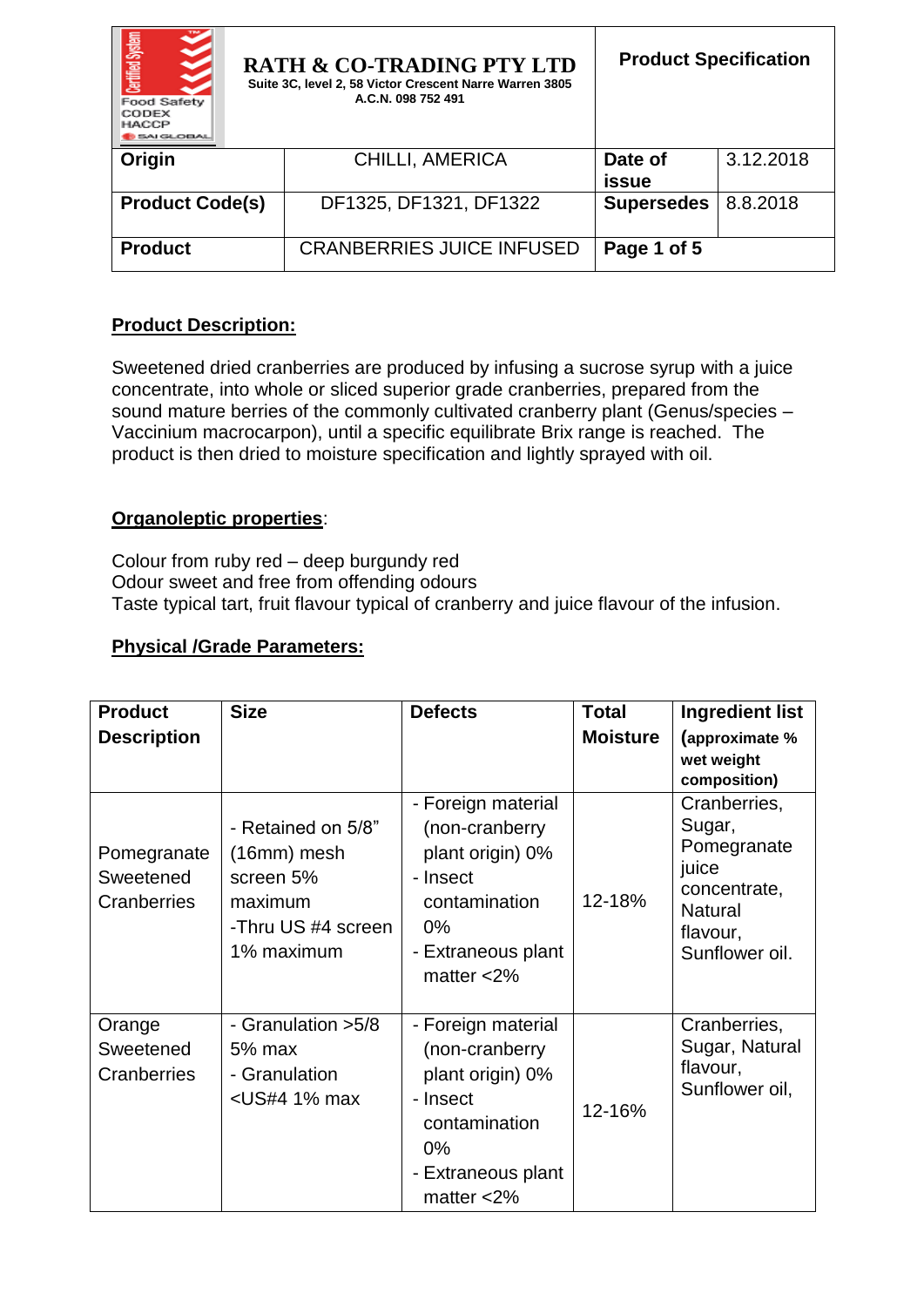| <b>Certified System</b><br><b>Food Safety</b><br>CODEX<br>HACCP<br><b>SAI GLOBAL</b> | <b>RATH &amp; CO-TRADING PTY LTD</b><br>Suite 3C, level 2, 58 Victor Crescent Narre Warren 3805<br>A.C.N. 098 752 491 | <b>Product Specification</b> |           |
|--------------------------------------------------------------------------------------|-----------------------------------------------------------------------------------------------------------------------|------------------------------|-----------|
| Origin                                                                               | <b>CHILLI, AMERICA</b>                                                                                                | Date of<br>issue             | 3.12.2018 |
| <b>Product Code(s)</b>                                                               | DF1325, DF1321, DF1322                                                                                                | <b>Supersedes</b>            | 8.8.2018  |
| <b>Product</b>                                                                       | <b>CRANBERRIES JUICE INFUSED</b>                                                                                      | Page 2 of 5                  |           |

| <b>Blueberry</b><br>Sweetened<br>Cranberries | 5% max retained<br>on a 5/8" screen                                                                     | - Foreign material<br>(non-cranberry<br>plant origin) 0%<br>- Insect<br>contamination | 12-16% | Cranberries,<br>Sugar, Grape<br>Juice<br>concentrate,<br>Natural flavor,<br>Sunflower Oil. |
|----------------------------------------------|---------------------------------------------------------------------------------------------------------|---------------------------------------------------------------------------------------|--------|--------------------------------------------------------------------------------------------|
| Apple juice<br>infused<br>Cranberry          | Less than 700<br>berries per pound.<br><b>Granulation <us#4< b=""><br/><math>1\%</math> max</us#4<></b> | $0\%$<br>- Extraneous plant<br>matter $<$ 2%                                          | 13-18% | Cranberries,<br>sweetener<br>from apple,<br>apple juice<br>concentrate,<br>sunflower oil.  |

## **Microbial Parameters:**

| <b>Parameters</b>      | <b>Quality Standard.</b> |
|------------------------|--------------------------|
| Salmonella             | Absent in 25g            |
| Listeria               | Absent in 25q            |
| l E. Coli              | $<$ 10cfu/g              |
| Total Plate count      | $<$ 5000 $ctu$ /g        |
| <b>Yeast and Mould</b> | $<$ 1000 $ctu$ /g        |

### **Chemical Parameters:**

As per limits derived from the Australia New Zealand Food Standards Code – Standard 1.4.2 – Maximum Residue Limits (Australia Only).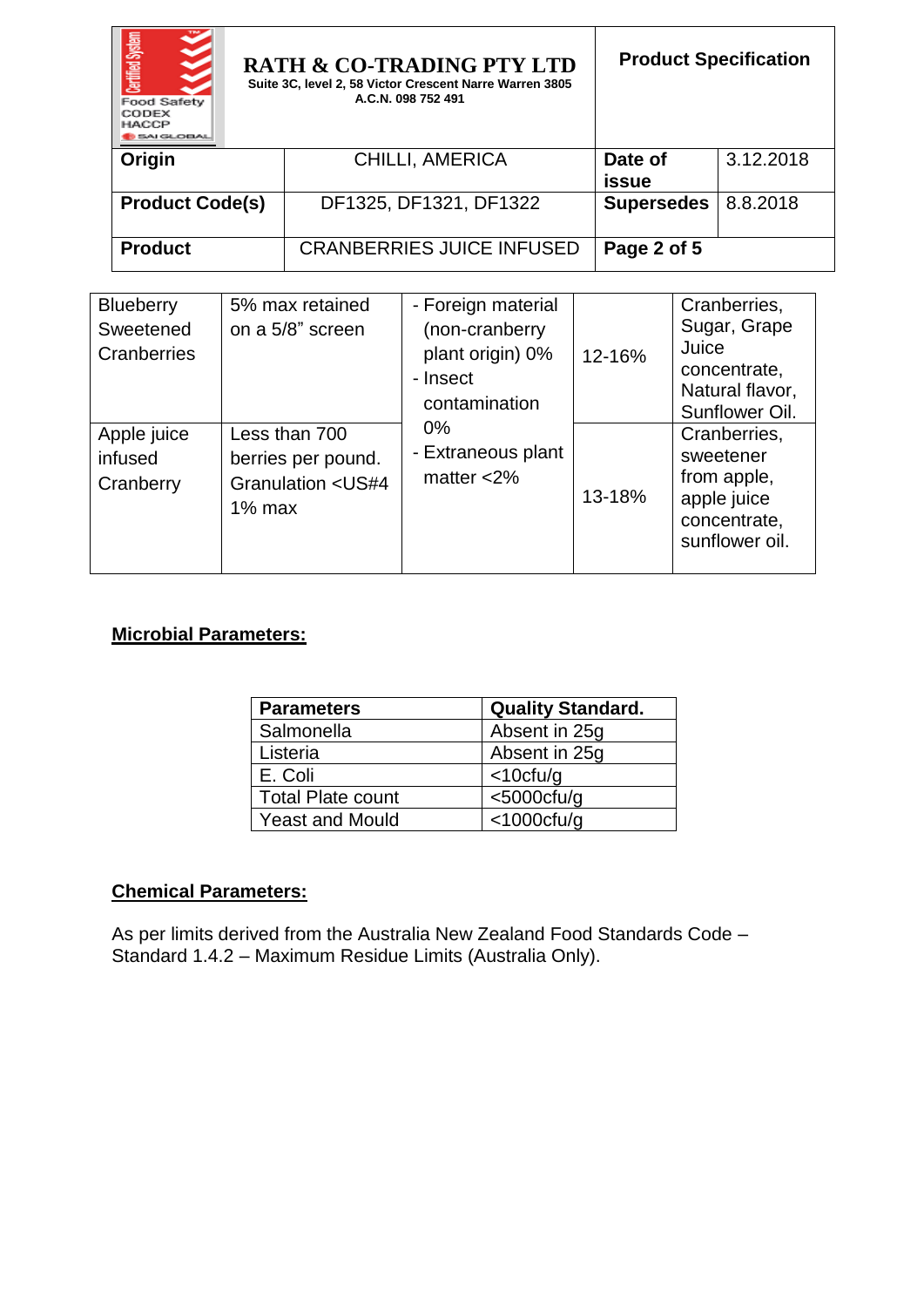| Certified System<br><b>Food Safety</b><br>CODEX<br><b>HACCP</b><br><b>MIGLOBAL</b> | <b>RATH &amp; CO-TRADING PTY LTD</b><br>Suite 3C, level 2, 58 Victor Crescent Narre Warren 3805<br>A.C.N. 098 752 491 | <b>Product Specification</b> |           |
|------------------------------------------------------------------------------------|-----------------------------------------------------------------------------------------------------------------------|------------------------------|-----------|
| Origin                                                                             | <b>CHILLI, AMERICA</b>                                                                                                | Date of<br>issue             | 3.12.2018 |
| <b>Product Code(s)</b>                                                             | DF1325, DF1321, DF1322                                                                                                | <b>Supersedes</b>            | 8.8.2018  |
| <b>Product</b>                                                                     | <b>CRANBERRIES JUICE INFUSED</b>                                                                                      | Page 3 of 5                  |           |

| <b>Nutrition Information</b> |          |         |                                                                  |    |  |
|------------------------------|----------|---------|------------------------------------------------------------------|----|--|
| Servings per package: 100.00 |          |         |                                                                  |    |  |
| Serving size:                | 100.00 a |         |                                                                  |    |  |
|                              | Serving  |         | Average Average<br>Quantity per Quantity per<br>100 <sub>g</sub> |    |  |
| Energy                       | 1200 kJ  |         | 1200 kJ                                                          |    |  |
| Protein                      | $0.1$ g  |         | $0.1$ g                                                          |    |  |
| Fat, total                   | $1.4$ g  |         | 1.4 $g$                                                          |    |  |
| - saturated                  |          | $0.2$ g | 0.2 <sub>q</sub>                                                 |    |  |
| Carbohydrate                 | 65.0 g   |         | 65.0 <sub>a</sub>                                                |    |  |
| - sugars                     | 65.0 g   |         | 65.0 q                                                           |    |  |
| Sodium                       | 3        | ma      | 3                                                                | ma |  |

# **Nutritional Information:**

Nutritional information is to be used as an average representative example only.

### **Shelf Life:**

Product shelf life is 24 months when stored under the correct conditions.

#### **Storage and Handling:**

Product should be stored in ambient conditions (<18°C) with a maximum relative humidity of 59%. Product should be kept free from direct sunlight in air tight containers/bags. Storage areas should be clean and regularly treated against pests.

| Allergen                                                                 | <b>Present in Product</b> |
|--------------------------------------------------------------------------|---------------------------|
|                                                                          | <b>YES</b><br>/ NO        |
| Cereals containing gluten & their products (wheat,rye,barley,oats,spelt) | <b>No</b>                 |
| Crustacea & Crustacea products                                           | <b>No</b>                 |
| Egg & egg products                                                       | <b>No</b>                 |
| Fish & Fish Products (including molluscs w/out shells & fish oils)       | <b>No</b>                 |
| Lupin & Lupin products                                                   | <b>No</b>                 |
| Milk & Milk products                                                     | <b>No</b>                 |
| <b>Peanuts &amp; Peanut Products</b>                                     | <b>No</b>                 |
| Sesame Seeds & sesame products                                           | <b>No</b>                 |
| Soy & soybean products                                                   | <b>No</b>                 |
| Tree nuts & tree nut products                                            | <b>No</b>                 |
| Sulphites, present in ingredients, additives or processing aids*         | <b>NO</b>                 |

Please Note: Rath & Co are unable to guarantee the total absence of allergenic materials. If allergen declarations are required, it is the responsibility of the customer to contact Rath and Co Trading to request one on a per consignment basis.

#### **Packaging/Weight:**

Packaging weights vary depending on customer requirements.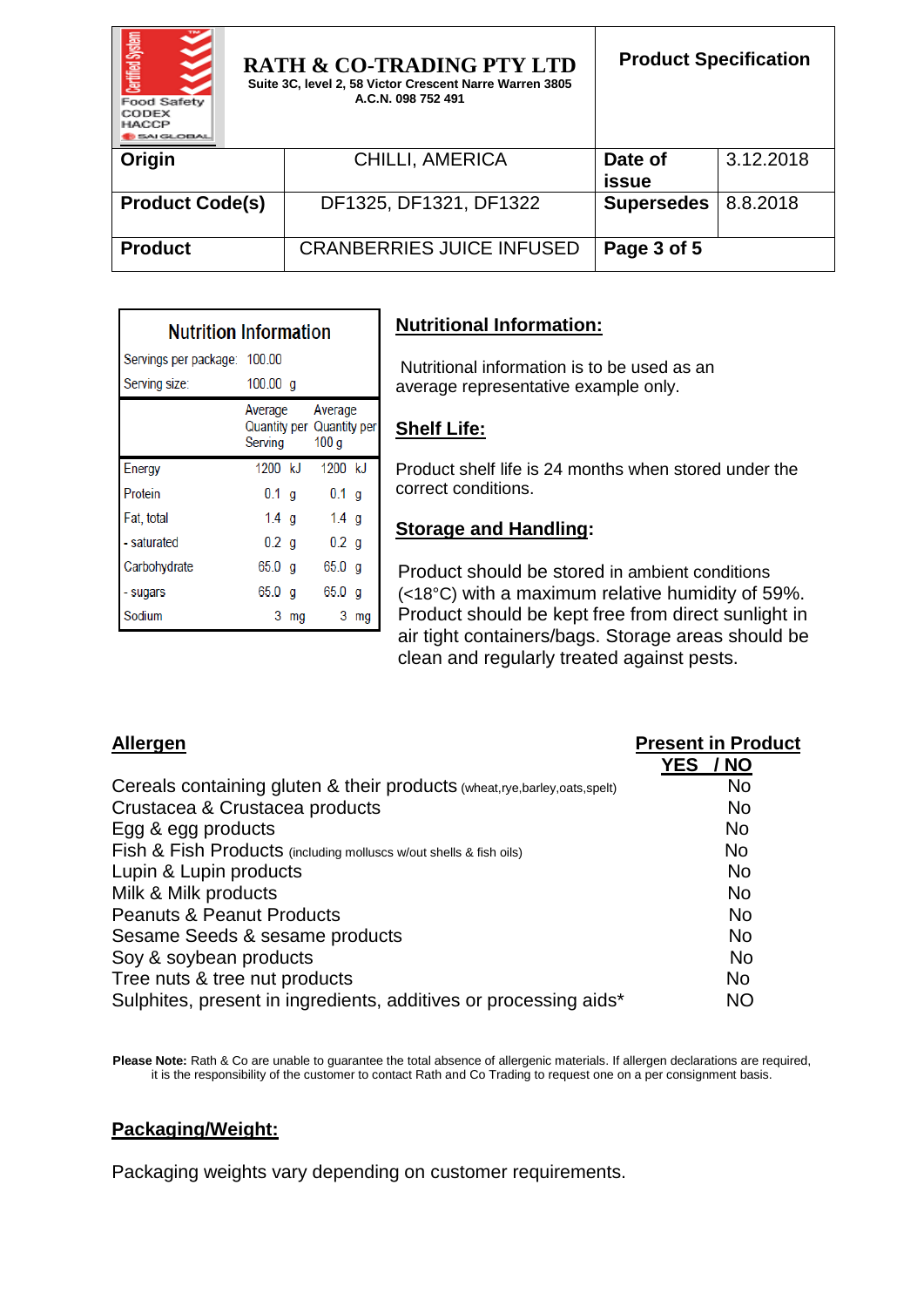| Certified System<br><b>Food Safety</b><br>CODEX<br><b>HACCP</b><br>5AI GLOBAL | <b>RATH &amp; CO-TRADING PTY LTD</b><br>Suite 3C, level 2, 58 Victor Crescent Narre Warren 3805<br>A.C.N. 098 752 491 | <b>Product Specification</b> |           |
|-------------------------------------------------------------------------------|-----------------------------------------------------------------------------------------------------------------------|------------------------------|-----------|
| Origin                                                                        | <b>CHILLI, AMERICA</b>                                                                                                | Date of<br>issue             | 3.12.2018 |
| <b>Product Code(s)</b>                                                        | DF1325, DF1321, DF1322                                                                                                | <b>Supersedes</b>            | 8.8.2018  |
| <b>Product</b>                                                                | <b>CRANBERRIES JUICE INFUSED</b>                                                                                      | Page 4 of 5                  |           |

## **Intended Use:**

Food supplied as an ingredient for use in further manufacturing and processing.

#### **Non Irradiation & Ethylene Oxide Statement:**

This product is declared free from exposure or treatment from sources of irradiation and ethylene oxide.

#### **Genetic Modification:**

This product and any processing aids used in the preparation of this product are declared free from genetic modification.

### **Coding:**

To comply with Commonwealth of Australia Regulations (food Standards Code, Quarantine, Department of Primary Industry), all external packaging will be labelled with:-

- 1. Product Name
- 2. Batch code or lot number (if coded, interpretation must be supplied.)
- 3. Production and Best before date
- 4. Net weight
- 5. Country of Origin

### **General Requirements:**

- 1. Products must meet all Australian legal importation requirements outlined in the '*Imported Food Control Act 1992'* and '*Imported Food Control Regulations 1993'.*
- 2. Product must meet all requirements outlined in the *'Food Standards Code*' (FSANZ), (as relevant at the time of consignment supply).
- 3. Product shall have been manufactured, packaged, stored and shipped in accordance with good manufacturing practices based on the provisions of the Commonwealth of Australia Food and Drug Regulations (including amendments).
- 4. Material must arrive in a sanitary and undamaged condition.
- 5. Acceptance of shipment shall be dependent on conformance to this specification and contract terms.
- 6. Suppliers manufacturing facilities are subject to periodic inspection. Failure to allow such inspection may result in cancellation of contracts.

### **Restrictions:**